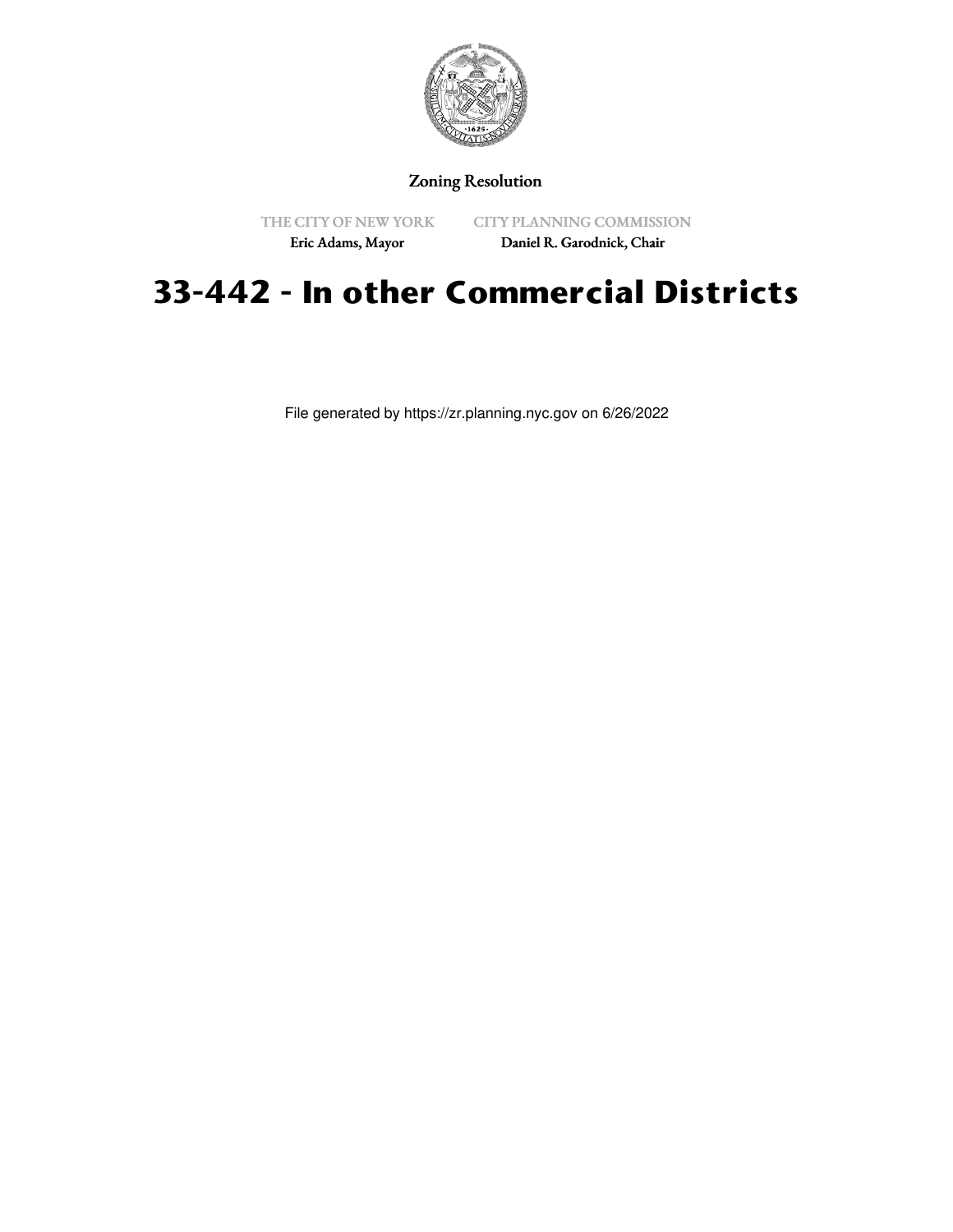## **33-442 - In other Commercial Districts**

LAST AMENDED 2/2/2011

#### C1-6 C1-7 C1-8 C1-9 C2-6 C2-7 C2-8 C3 C4 C5 C6 C7 C8

In the districts indicated, the alternate front setback regulations applicable to a #building or other structure# shall be as set forth in the following table:

#### ALTERNATE REQUIRED FRONT SETBACKS

|                                                             |                        | Alternate #Sky Exposure Plane#                   |                                                                                               |                        |                      |                        |  |  |  |  |
|-------------------------------------------------------------|------------------------|--------------------------------------------------|-----------------------------------------------------------------------------------------------|------------------------|----------------------|------------------------|--|--|--|--|
|                                                             |                        |                                                  | Slope over #Zoning Lot# (Expressed as a Ratio of Vertical<br>Distance to Horizontal Distance) |                        |                      |                        |  |  |  |  |
| Depth of Optional<br>Front Open Area<br>(in feet)           |                        |                                                  | On #Narrow Street#                                                                            |                        | On #Wide Street#     |                        |  |  |  |  |
| On<br>#Narrow<br>Street#                                    | On<br>#Wide<br>Street# | Height<br>above<br>#Street<br>Line#<br>(in feet) | Vertical<br>Distance                                                                          | Horizontal<br>Distance | Vertical<br>Distance | Horizontal<br>Distance |  |  |  |  |
| Within C3 C4-1 C8-1 Districts                               |                        |                                                  |                                                                                               |                        |                      |                        |  |  |  |  |
| 15                                                          | 10                     | 30                                               | 1.4                                                                                           | to 1                   | 1.4                  | to $1$                 |  |  |  |  |
| Within C1-6 C2-6 C4-2 C4-3 C4-4 C4-5 C7 C8-2 C8-3 Districts |                        |                                                  |                                                                                               |                        |                      |                        |  |  |  |  |